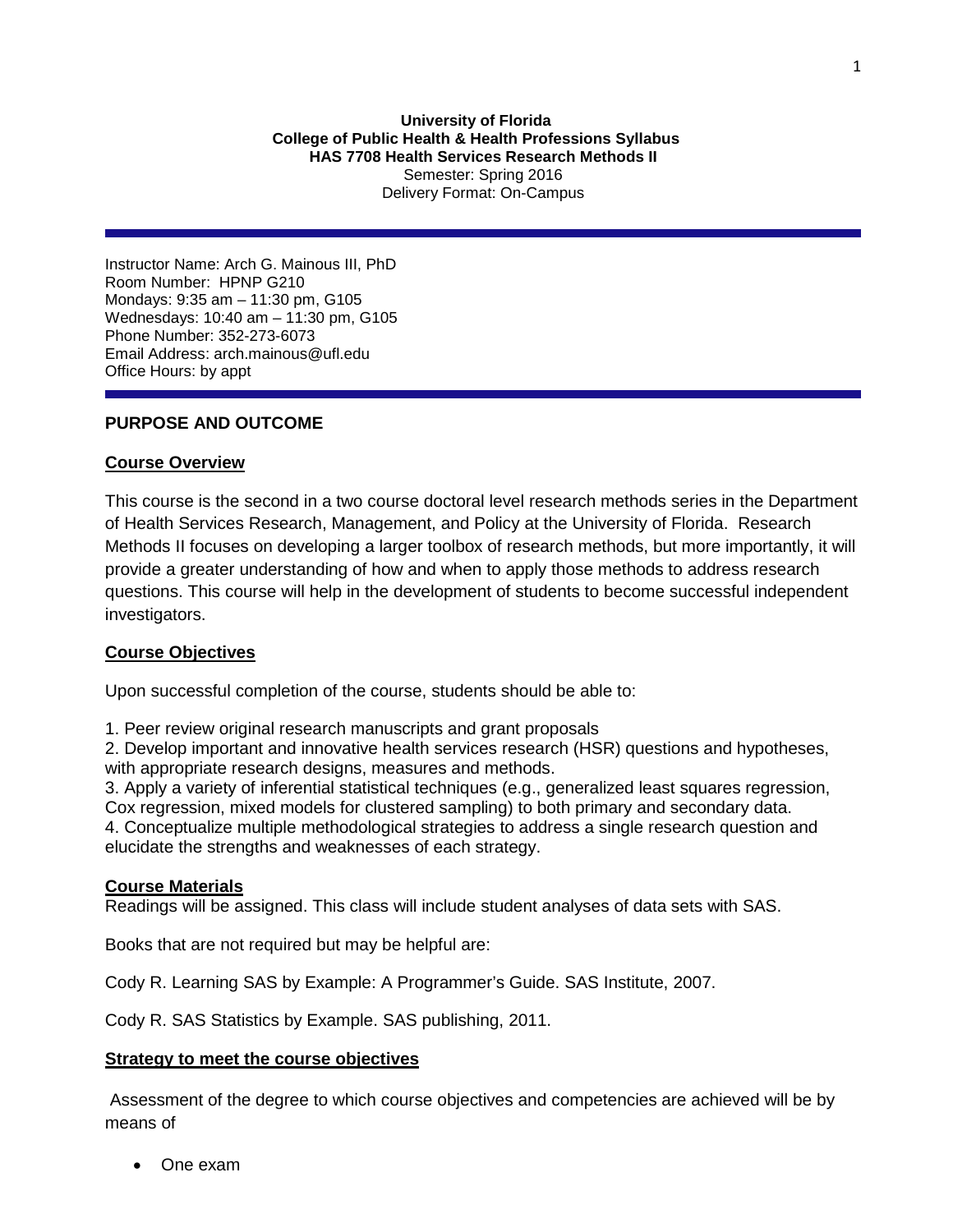- Class presentations and affiliated papers
- Class attendance, preparation, and participation

# **DESCRIPTION OF COURSE CONTENT**

# **Topical Outline/Course Schedule**

| Week           | Date(s) | Topic(s)                                     |
|----------------|---------|----------------------------------------------|
|                |         | Introduction/Syllabus/Peer Reviewer          |
| $\overline{2}$ |         | Peer Reviewer/Regression Review              |
| 3              |         | <b>Model Building</b>                        |
| 4              |         | Randomized Trials/Quasi-Experimental Trials  |
| 5              |         | I will be gone but may have a guest lecturer |
| 6              |         | Randomized Trials/Quasi-Experimental Trials  |
| 7              |         | Cox Regression/Survival Analysis             |
| 8              |         | <b>Cox Regression/Survival Analysis</b>      |
| 9              |         | <b>Spring Break</b>                          |
| 10             |         | Mixed Methods Research                       |
| 11             |         | Mixed Methods Research                       |
| 12             |         | Scale and Measure Creation                   |
| 13             |         | Scale and Measure Creation                   |
| 14             |         | Poisson Regression                           |
| 15             |         | Potpourri                                    |
| <b>Finals</b>  |         | <b>Final Exam</b>                            |
| Week           |         |                                              |

#### **ACADEMIC REQUIREMENTS AND GRADING**

**Grading**

# **Grading Components**

*Exams (50%)*

There will be a final exam.

*Presentations/Written Analysis (50%)*

*Late papers will not be accepted*.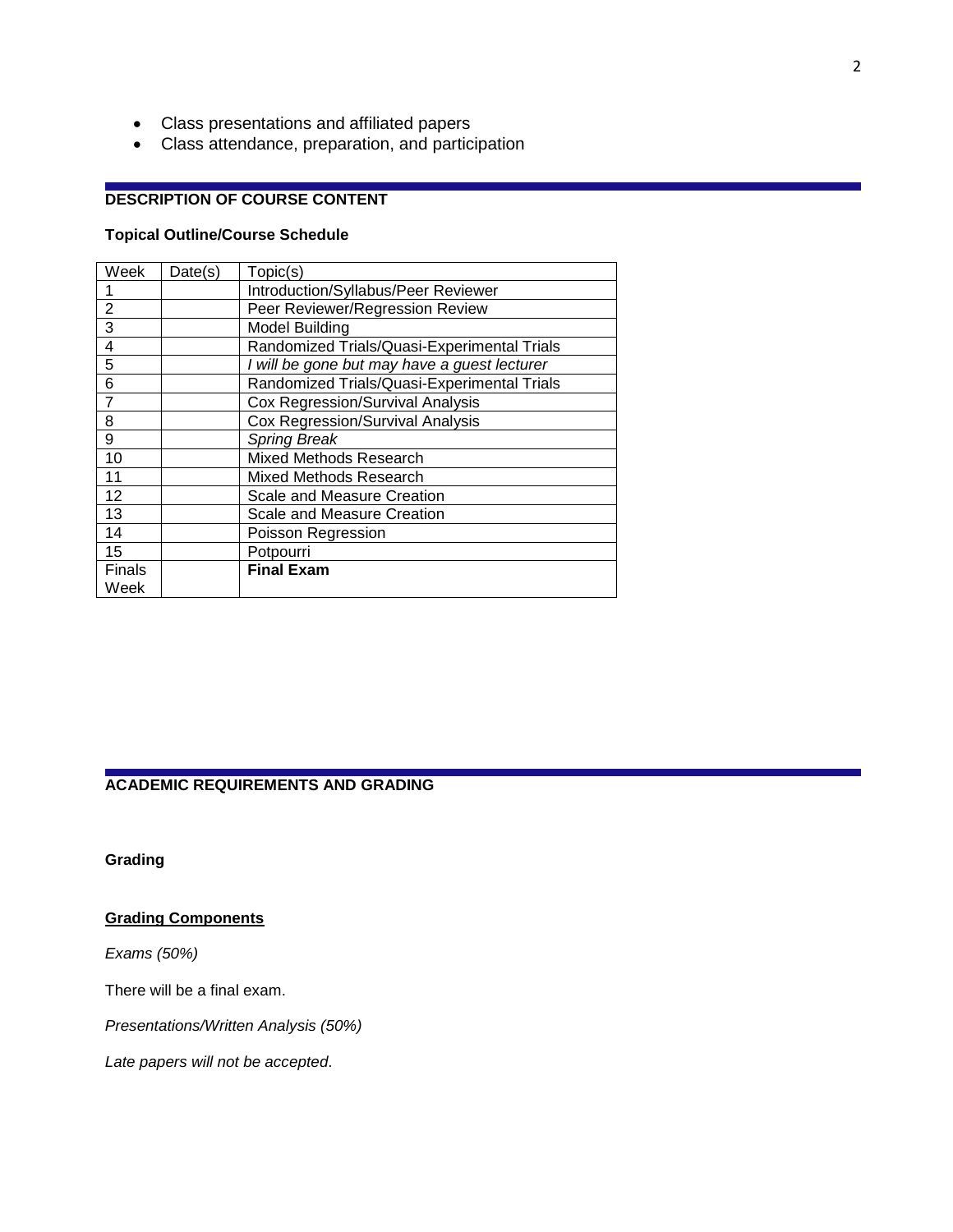| <b>Total Points (of 100)</b> | Grade<br><b>Points</b> | Grade     |  |  |
|------------------------------|------------------------|-----------|--|--|
| 95 or more                   | 4.0                    | A         |  |  |
| 90-94                        | 3.67                   | $A -$     |  |  |
| $87 - 89$                    | 3.33                   | B+        |  |  |
| 83-86                        | 3.0                    | B         |  |  |
| $80 - 82$                    | 2.67                   | <b>B-</b> |  |  |
| 77-79                        | 2.33                   | $C+$      |  |  |
| 73-76                        | 2.0                    | C         |  |  |
| 70-72                        | 1.67                   | $C -$     |  |  |
| 67-69                        | 1.33                   | D+        |  |  |
| 63-66                        | 1.0                    | D         |  |  |
| 60-62                        | .67                    | D-        |  |  |
| Below 60                     | 0                      | E         |  |  |

Please be aware that a C- is not an acceptable grade for graduate students. In addition, a grade of C counts toward a graduate degree only if an equal number of credits in courses numbered 5000 or higher have been earned with an A.

| Letter<br>Grade        |     | А-   | $B+$ | в          | B-   | $C+$ | ◠<br>ັ    | C-         | D+   | D   | D-   | Е   | WF  |     | <b>NG</b> | S-  |
|------------------------|-----|------|------|------------|------|------|-----------|------------|------|-----|------|-----|-----|-----|-----------|-----|
| Grade<br><b>Points</b> | 4.0 | 3.67 | 3.33 | າ ດ<br>J.U | 2.67 | 2.33 | 2.0<br>C. | <b>.67</b> | 1.33 | I.U | 0.67 | 0.0 | 0.0 | 0.0 | 0.0       | 0.0 |

For greater detail on the meaning of letter grades and university policies related to them, see the Registrar's Grade Policy regulations at:

<http://catalog.ufl.edu/ugrad/current/regulations/info/grades.aspx>

#### **Exam Policy**

Exams will be delivered in the assigned time. Communication of issues is expected at least two weeks prior.

#### **Policy Related to Make up Exams or Other Work**

Make up work is at the discretion of the instructor and will only be offered under valid conditions and with advance coordination with the instructor.

#### **Policy Related to Required Class Attendance**

It is expected that you will attend, prepare for, and participate in all class sessions. Personal issues with respect to class attendance or fulfillment of course requirements will be handled on an individual basis and should be addressed as soon as possible.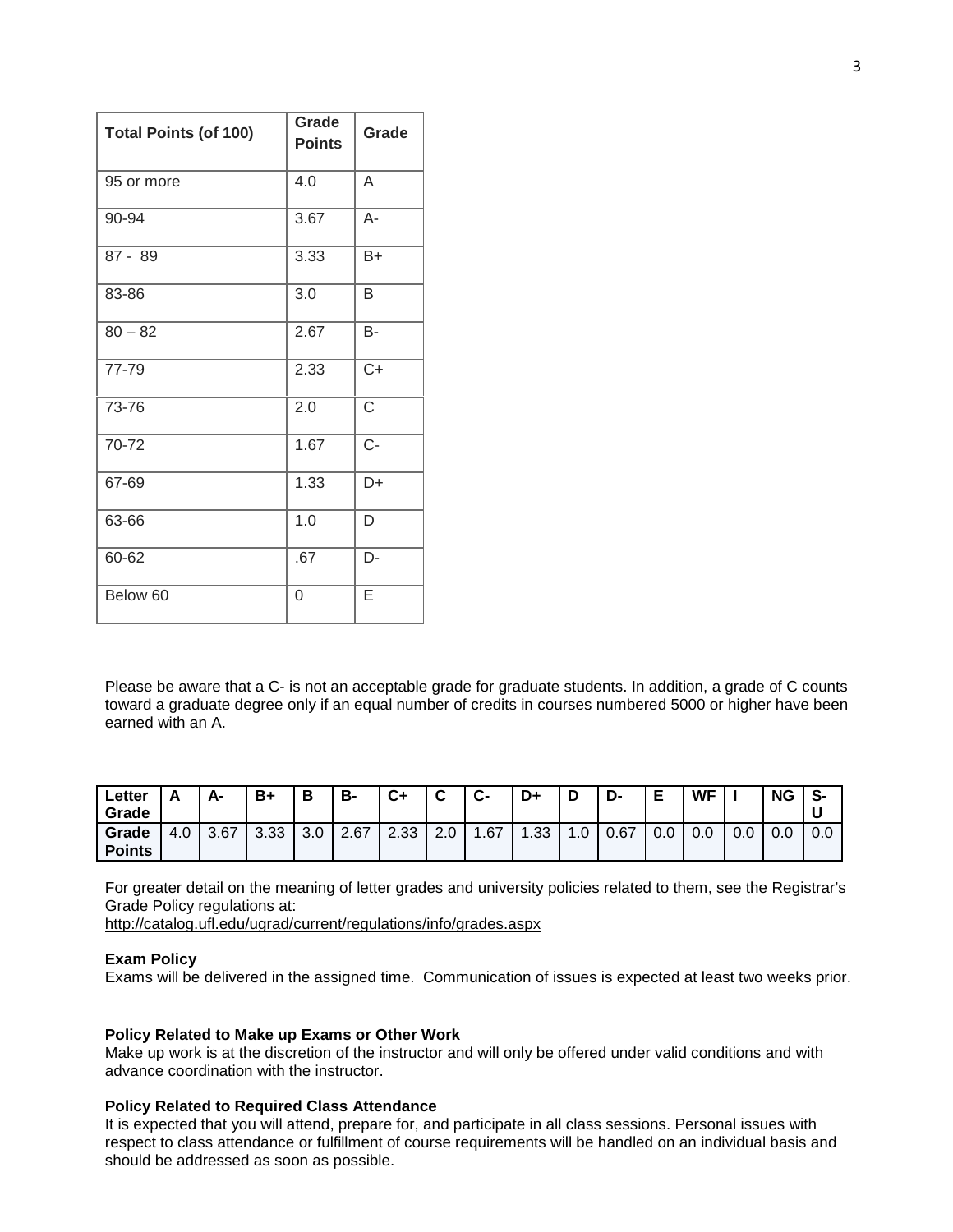All faculty are bound by the UF policy for excused absences. For information regarding the UF Attendance Policy see the Registrar website for additional details: <https://catalog.ufl.edu/ugrad/current/regulations/info/attendance.aspx>

# **STUDENT EXPECTATIONS, ROLES, AND OPPORTUNITIES FOR INPUT**

#### **Expectations Regarding Course Behavior**

Cell phone use is not permitted in class. Some use of tablets or laptops may be appropriate, but is generally discouraged.

## **Communication Guidelines**

Students will be expected to communicate with the instructor via official ufl email address. In the case of emergency, direct phone contact either via call or text is appropriate.

## **Academic Integrity**

Students are expected to act in accordance with the University of Florida policy on academic integrity. As a student at the University of Florida, you have committed yourself to uphold the Honor Code, which includes the following pledge:

# "**We, the members of the University of Florida community, pledge to hold ourselves and our peers to the highest standards of honesty and integrity**."

You are expected to exhibit behavior consistent with this commitment to the UF academic community, and on all work submitted for credit at the University of Florida, the following pledge is either required or implied:

## **"On my honor, I have neither given nor received unauthorized aid in doing this assignment."**

It is your individual responsibility to know and comply with all university policies and procedures regarding academic integrity and the Student Honor Code. Violations of the Honor Code at the University of Florida will not be tolerated. Violations will be reported to the Dean of Students Office for consideration of disciplinary action. For additional information regarding Academic Integrity, please see Student Conduct and Honor Code or the Graduate Student Website for additional details: <https://www.dso.ufl.edu/sccr/process/student-conduct-honor-code/> <http://gradschool.ufl.edu/students/introduction.html>

Please remember cheating, lying, misrepresentation, or plagiarism in any form is unacceptable and inexcusable behavior.

## **Online Faculty Course Evaluation Process**

Students are expected to provide feedback on the quality of instruction in this course by completing online evaluations at [https://evaluations.ufl.edu.](https://evaluations.ufl.edu/) Evaluations are typically open during the last two or three weeks of the semester, but students will be given specific times when they are open. Summary results of these assessments are available to students at [https://evaluations.ufl.edu/results/.](https://evaluations.ufl.edu/results/)

# **SUPPORT SERVICES**

## **Accommodations for Students with Disabilities**

If you require classroom accommodation because of a disability, you must register with the Dean of Students Office [http://www.dso.ufl.edu](http://www.dso.ufl.edu/) within the first week of class. The Dean of Students Office will provide documentation of accommodations to you, which you then give to me as the instructor of the course to receive accommodations. Please make sure you provide this letter to me by the end of the second week of